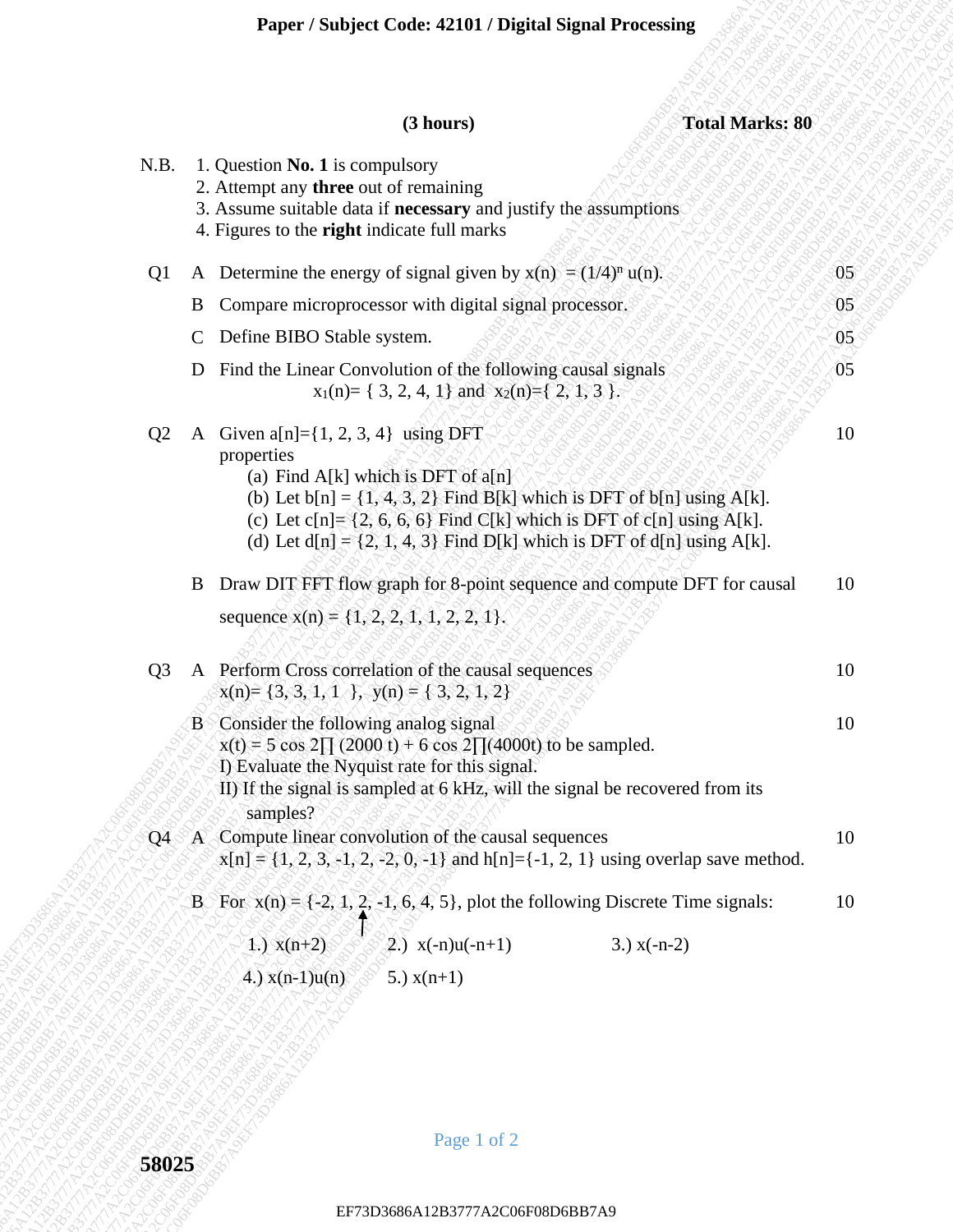# **Paper / Subject Code: 42101 / Digital Signal Processing**

|                | Paper / Subject Code: 42101 / Digital Signal Processing                                                                                                                                      |                             |
|----------------|----------------------------------------------------------------------------------------------------------------------------------------------------------------------------------------------|-----------------------------|
| Q <sub>5</sub> | A For the causal LTI digital filter with impulse response given by<br>$h(n) = 2\delta(n) + 2\delta(n-1) + 2\delta(n-2) + 2\delta(n-3)$ sketch the magnitude response of the<br>filter.       | 10                          |
|                | B Check whether the system $y[n] = nx[n] + 2x[n-1]$ is:<br>Static or Dynamic<br>i)<br>Linear or Non-linear<br>ii)<br>iii)<br>Causal or Non-Casual<br>Shift variant or Shift Invariant<br>iv) | $\langle 10 \rangle$        |
| Q6             | A Explain with the example significance of Carl's Correlation Coefficient<br>Algorithm in digital signal processing.<br>B Write a detailed note on DSP Processor.                            | $\partial \mathbf{0}$<br>10 |
|                |                                                                                                                                                                                              |                             |
| 58025          | Page 2 of 2                                                                                                                                                                                  |                             |
|                | EF73D3686A12B3777A2C06F08D6BB7A9                                                                                                                                                             |                             |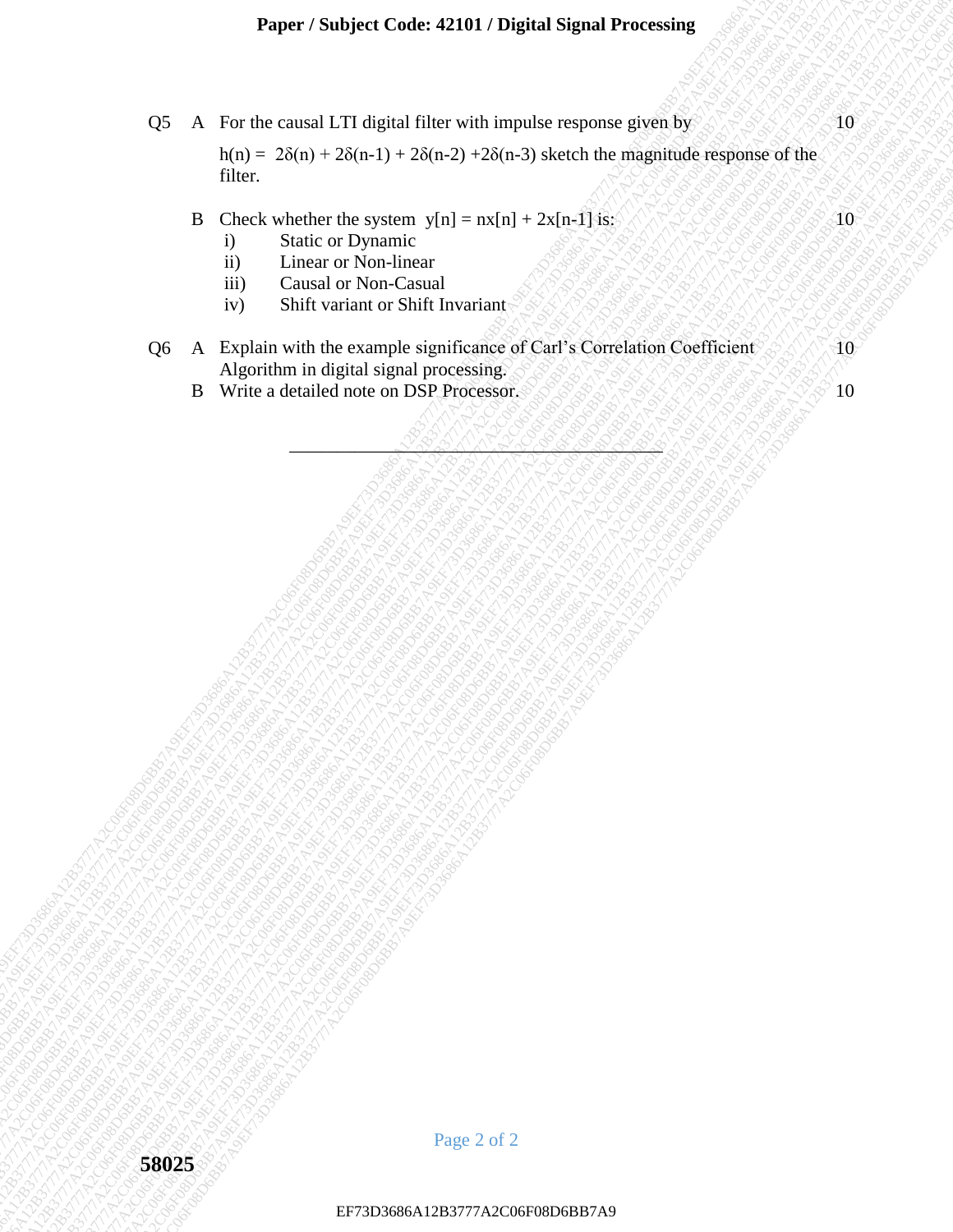# **(3 hours) Marks:[80]**

| N.B<br>1. Question No. 1 is compulsory.<br>2. Attempt any 3 out of remaining 5.<br>a) Explain the different software flaws with example.<br>Q.1<br>b) Define goals of security and mechanism to achieve them.<br>c) Define the properties and applications of Hash function.<br>d) Explain handshake protocol in SSL.<br>Q.2<br>a) How is security achieved in Transport and Tunnel modes of IPSEC?<br>Explain the role of AH and ESP.<br>b) How does PGP achieve confidentiality and authentication in emails? | 05<br>05<br>05<br>0 <sub>5</sub> |
|-----------------------------------------------------------------------------------------------------------------------------------------------------------------------------------------------------------------------------------------------------------------------------------------------------------------------------------------------------------------------------------------------------------------------------------------------------------------------------------------------------------------|----------------------------------|
|                                                                                                                                                                                                                                                                                                                                                                                                                                                                                                                 |                                  |
|                                                                                                                                                                                                                                                                                                                                                                                                                                                                                                                 |                                  |
|                                                                                                                                                                                                                                                                                                                                                                                                                                                                                                                 | <b>10</b>                        |
|                                                                                                                                                                                                                                                                                                                                                                                                                                                                                                                 | <b>10</b>                        |
| Q.3<br>a) Why are digital certificates and signatures required? What is role of<br>digital signature in digital certificates? Explain any one digital signature<br>algorithm.                                                                                                                                                                                                                                                                                                                                   | <b>10</b>                        |
| b) What are the different components of Intrusion Detection System?<br>Compare signature based IDS to anomaly based IDS.                                                                                                                                                                                                                                                                                                                                                                                        | <b>10</b>                        |
| a) Discuss DES with reference to following points<br>Q.4<br>Block size and key size<br>need of expansion permutation<br>role of S-box<br>weak keys and semi weak keys<br>possible attacks on DES                                                                                                                                                                                                                                                                                                                | 10                               |
| b) Explain Diffie Hellman key exchange algorithm. What types of attacks<br>are possible on it explain with example.                                                                                                                                                                                                                                                                                                                                                                                             | <b>10</b>                        |
| a) Explain briefly the following attacks with example<br>Q.5<br>(II) Salami Attack<br>(I) Session hijacking<br>(III) SQL injection<br>(IV) Buffer overflow                                                                                                                                                                                                                                                                                                                                                      | <b>10</b>                        |
| b) What is Denial of Service attack? What are the different ways in which<br>an attacker can mount a DOS attack on a system?                                                                                                                                                                                                                                                                                                                                                                                    | <b>10</b>                        |
| a) Explain the working of Kerberos.<br>Q.6                                                                                                                                                                                                                                                                                                                                                                                                                                                                      | <b>10</b>                        |
| b) Elaborate the steps of key generation using RSA algorithm. In RSA<br>system the public key $(E, N)$ of user A is defined as $(7,187)$ . Calculate<br>$\Phi(N)$ and private key 'D'. What is the cipher text for M=10 using the public<br>key.                                                                                                                                                                                                                                                                | <b>10</b>                        |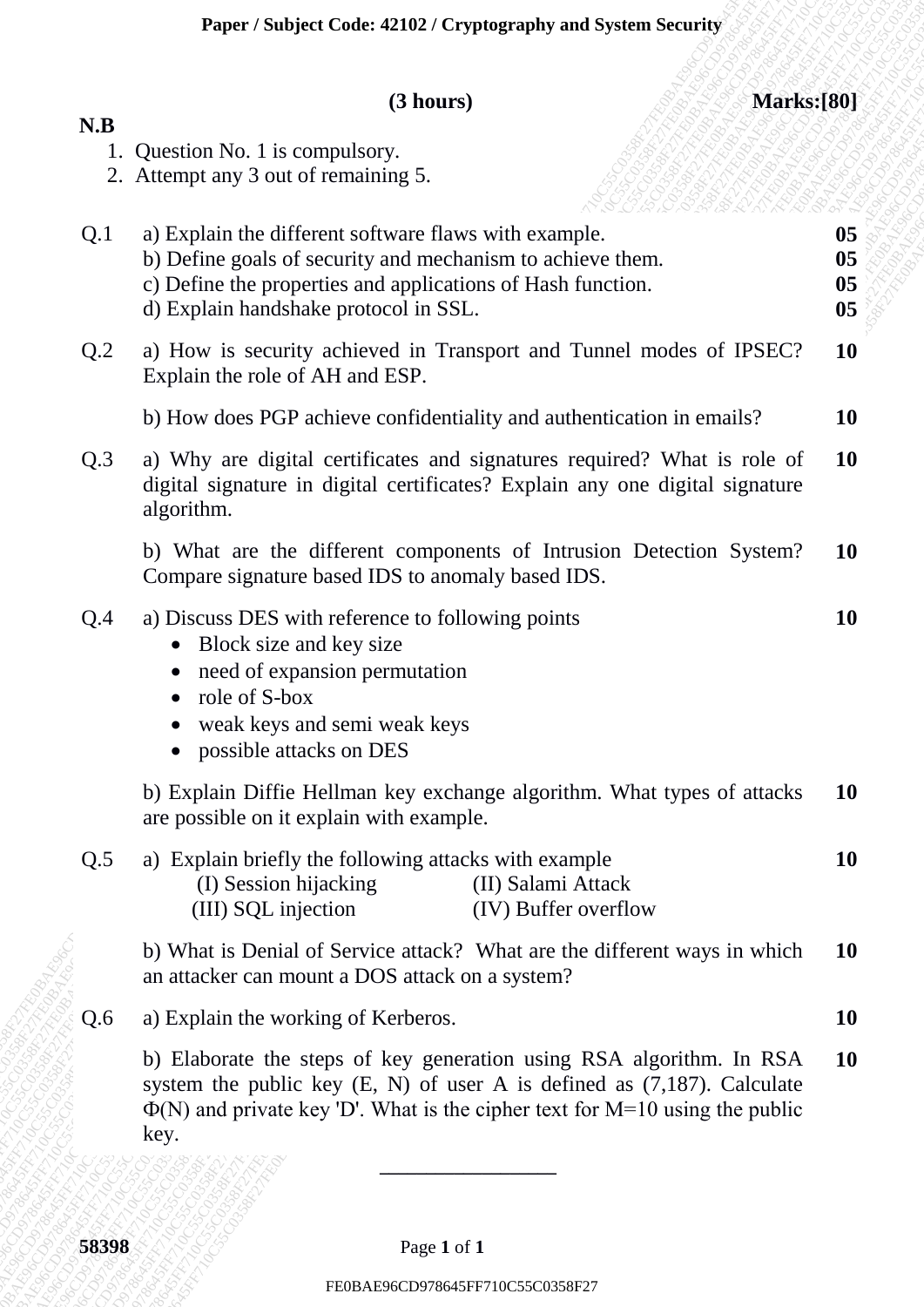### **Time: 3 Hours Total Marks = 80**

### **Note:**

- (i) Each question carries 20 marks
- (ii) **Question 1** is compulsory
- (iii) Attempt any **three (3)** from the remaining questions
- (iv) Assume suitable data wherever required

**Q1.** Attempt any **four (4)** questions from the following: **[20]**

- **(a)** Compare Model based agent with Goal based agent.
- **(b)** Given a full 5-gallon jug and an empty 3- gallon jug, the goal is to fill the 3 gallon jug with exactly one gallon of water. Give state space representation
- **(c)** Explain conditional independence relation in belief network with example
- **(d)** Describe the environmental characteristics of WUMPUS world Puzzle.
- **(e)** What is Supervised and Unsupervised learning? Give example of each.
- **Q2 (a)** Draw and illustrate the Architecture of Learning agent. Describe each of its **[6+4]** component w.r.t. Medical diagnosis system
	- **(b)** Distinguish between Propositional logic (PL) and first order predicate logic (FOPL) knowledge representation mechanisms. Take suitable example for each point of differentiation. **[10]**
- **Q3 (a)** Consider the following set of sentences
	- a) Whoever can read is literate
	- b) Birds are not literate
	- c) Some birds are intelligent

Prove the following using forward reasoning "**Some who are intelligent cannot read"**

- **(b)** Evaluate **IDA\* search** algorithms based on performance measures such as **[6+4]** Complete, Optimal, Time and Space complexity with justification. Illustrate its working with a suitable example.
- **Q4 (a)** Apply Alpha-Beta Pruning on following example



**69498 Page 1 of 2**

**[10]**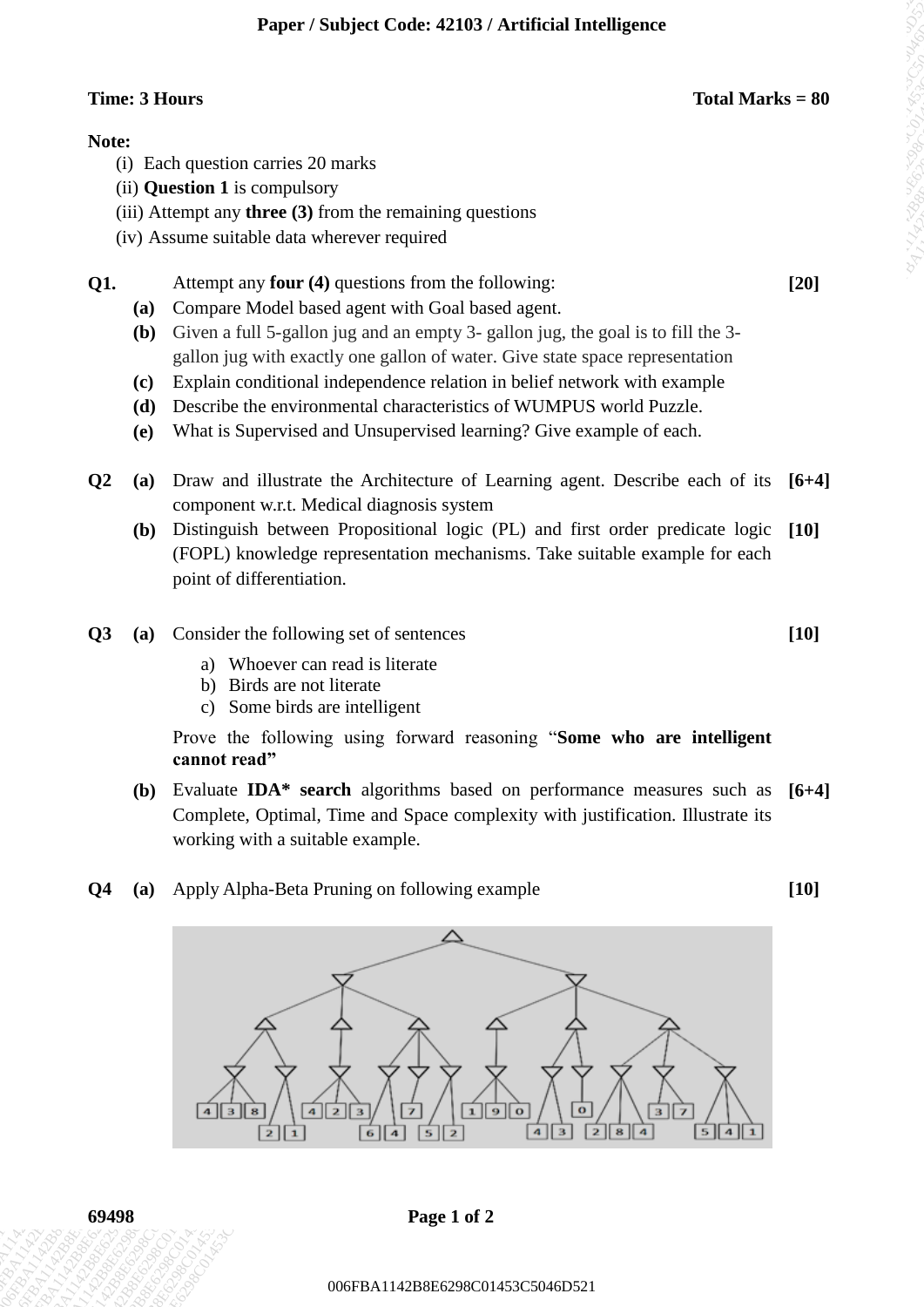- **(b)** Define Belief Network. Describe the steps of constructing belief network with an example. What types of inferences can be drawn from that? **[2+6+2]]**
- **Q5 (a)** Explain Partial order planning with example. **[10]**
	- **(b)** Describe each component in the architecture of Expert System? What are the limitations of Expert System? **[10]**

|                           | <b>(b)</b>          |                                |                       |                                                                                                         | Define Belief Network. Describe the steps of constructing belief network with an<br>example. What types of inferences can be drawn from that?         |                | $[2+6+2]$ |
|---------------------------|---------------------|--------------------------------|-----------------------|---------------------------------------------------------------------------------------------------------|-------------------------------------------------------------------------------------------------------------------------------------------------------|----------------|-----------|
| $\overline{\mathbf{Q}}$ 5 | (a)                 |                                |                       | Explain Partial order planning with example.                                                            |                                                                                                                                                       |                | $[10]$    |
|                           | ( <b>b</b> )        |                                |                       | limitations of Expert System?                                                                           | Describe each component in the architecture of Expert System? What are the                                                                            |                | $[10]$    |
| Q <sub>6</sub>            |                     |                                |                       | Answer any two $(2)$ of the following                                                                   |                                                                                                                                                       |                | $[20]$    |
|                           |                     |                                |                       |                                                                                                         | (a) Construct the decision tree from the following set of training data. Classify the<br>new record: outlook=rain, temp =70, humidity=65, windy=true. |                |           |
|                           |                     |                                |                       |                                                                                                         |                                                                                                                                                       |                |           |
|                           |                     | <b>Tid</b>                     | <b>Refund</b>         | <b>Marital Status</b>                                                                                   | <b>Taxable Income</b>                                                                                                                                 | <b>Cheat</b>   |           |
|                           |                     | $\mathbf{1}$<br>$\overline{2}$ | Yes<br>N <sub>o</sub> | Single<br>Married                                                                                       | >100<br>80-100                                                                                                                                        | No<br>No       |           |
|                           |                     | 3                              | N <sub>o</sub>        | Single                                                                                                  | <80                                                                                                                                                   | No             |           |
|                           |                     | $\overline{4}$                 | Yes                   | Married                                                                                                 | >100                                                                                                                                                  | No             |           |
|                           |                     | 5                              | N <sub>o</sub>        | Divorced                                                                                                | 80-100                                                                                                                                                | Yes            |           |
|                           |                     | 6                              | N <sub>o</sub>        | Married                                                                                                 | < 80                                                                                                                                                  | No             |           |
|                           |                     | $\tau$                         | Yes                   | Divorced                                                                                                | >100                                                                                                                                                  | N <sub>o</sub> |           |
|                           |                     | 8                              | N <sub>o</sub>        | Single                                                                                                  | 80-100                                                                                                                                                | Yes            |           |
|                           |                     | 9                              | N <sub>0</sub>        | Married                                                                                                 | < 80                                                                                                                                                  | No             |           |
|                           |                     |                                |                       |                                                                                                         |                                                                                                                                                       |                |           |
|                           | ( <b>b</b> )<br>(c) | 10                             | No                    | Single<br>sentence? Explain with an example sentence.<br>Write a short note on local search algorithms. | 80-100<br>What are steps involved in natural language processing (NLP) of an English                                                                  | Yes            |           |
|                           |                     |                                |                       |                                                                                                         |                                                                                                                                                       |                |           |
|                           |                     |                                |                       |                                                                                                         | *********************                                                                                                                                 |                |           |
|                           |                     |                                |                       |                                                                                                         |                                                                                                                                                       |                |           |
|                           |                     |                                |                       |                                                                                                         |                                                                                                                                                       |                |           |
|                           |                     |                                |                       |                                                                                                         |                                                                                                                                                       |                |           |
|                           |                     |                                |                       |                                                                                                         |                                                                                                                                                       |                |           |
|                           |                     |                                |                       |                                                                                                         |                                                                                                                                                       |                |           |
|                           |                     |                                |                       |                                                                                                         |                                                                                                                                                       |                |           |
| 69498                     |                     |                                |                       |                                                                                                         | Page 2 of 2                                                                                                                                           |                |           |
|                           |                     |                                |                       |                                                                                                         |                                                                                                                                                       |                |           |

- **(b)** What are steps involved in natural language processing (NLP) of an English sentence? Explain with an example sentence.
- **(c)** Write a short note on local search algorithms.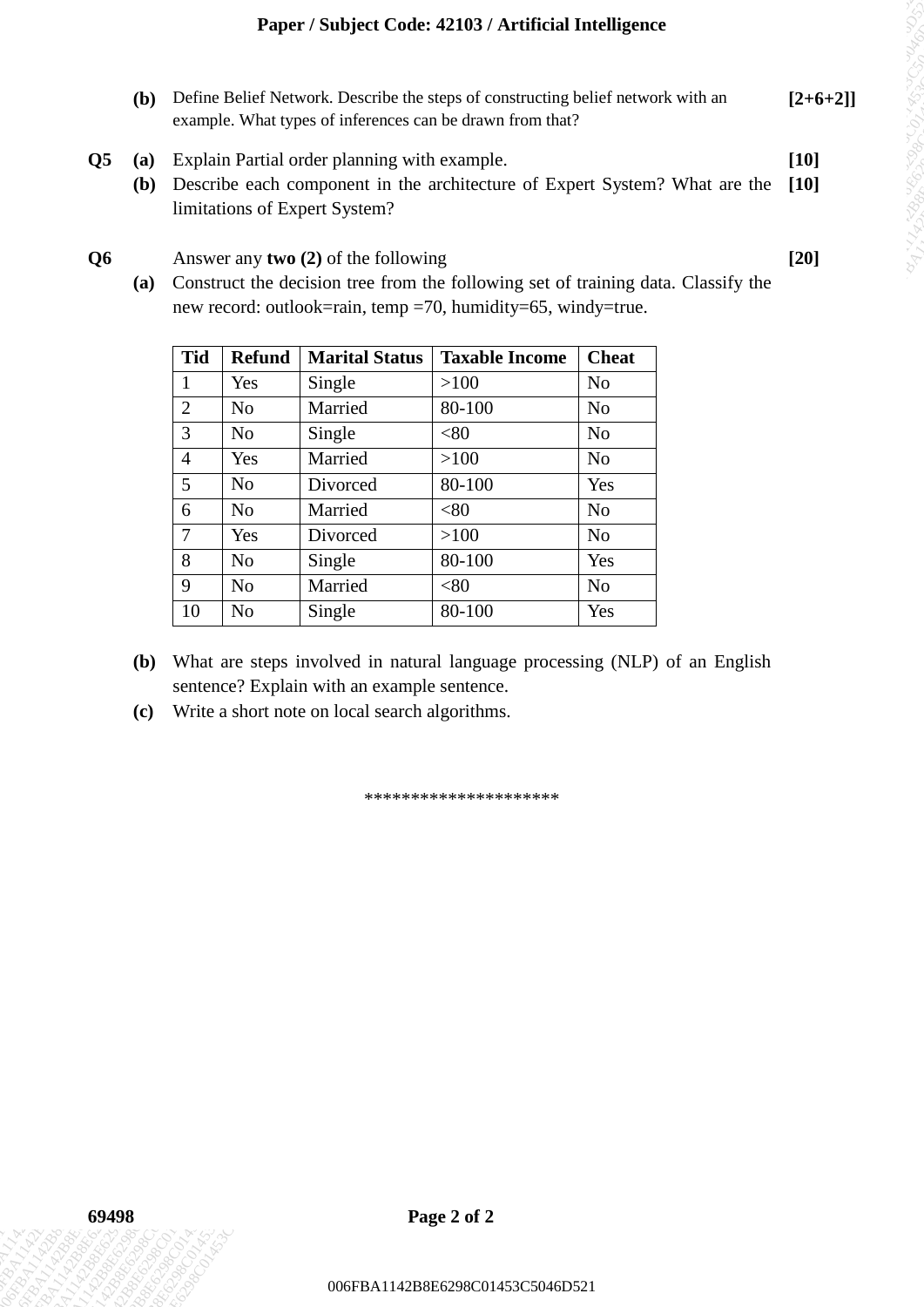|                              |                                                                                                                                                                                                                                                                               |                                                                                                                |                                  | (3 hours)       |   |  |  | <b>Total Marks: 80</b> |
|------------------------------|-------------------------------------------------------------------------------------------------------------------------------------------------------------------------------------------------------------------------------------------------------------------------------|----------------------------------------------------------------------------------------------------------------|----------------------------------|-----------------|---|--|--|------------------------|
| N.B.                         | 1. Question No. 1 is compulsory<br>2. Attempt any three out of remaining<br>3. Assume suitable data if necessary and justify the assumptions<br>4. Figures to the right indicate full marks                                                                                   |                                                                                                                |                                  |                 |   |  |  |                        |
| Q.1.<br>a.<br>b.<br>c.<br>d. | Answer the following<br>What is Shape Number?<br>Run length coding is lossless compression technique Explain<br>Explain City Block Distance, Chess board distance, Dm Distance<br>What would be the effect on the histogram if we set to zero, the higher<br>order bit planes |                                                                                                                |                                  |                 |   |  |  | 20 <sub>M</sub>        |
| Q.2.a                        | What are the different types of redundancies in an image? Explain<br>i) Phychovisual redundancies<br>ii) Interpixel redundancy<br>iii) Coding redundancy                                                                                                                      |                                                                                                                |                                  |                 |   |  |  | 10 M                   |
| $\mathbf{b}$ .               | Explain Chain code with example and show that how first difference makes<br>chain code rotation invariant.                                                                                                                                                                    |                                                                                                                |                                  |                 |   |  |  | 10 M                   |
| Q.3.a                        | Using the Butterfly diagram, compute Hadamard transform for<br>$X(n)=\{ 1,2,3,4,1,2,1,2 \}$                                                                                                                                                                                   |                                                                                                                |                                  |                 |   |  |  | 10 <sub>M</sub>        |
| $\mathbf{b}$ .               | Generate the DFT Transform of the given Image<br>$\mathbf{2}^{\circ}$                                                                                                                                                                                                         | $\overline{\mathbf{2}}$<br>3<br>$\overline{c}$<br>$\mathcal{F}$<br>$\overline{4}$<br>$3^\circ$<br>$\mathbf{2}$ | $2^\circ$<br>$\overline{3}$<br>2 |                 |   |  |  | 10 <sub>M</sub>        |
| Q.A.a                        | Given a histogram, what happens when we equalize it twice, comment                                                                                                                                                                                                            |                                                                                                                |                                  |                 |   |  |  | 10 <sub>M</sub>        |
|                              | Grey<br>levels                                                                                                                                                                                                                                                                | $\boldsymbol{0}$                                                                                               |                                  | $\mathfrak{2}%$ | 3 |  |  |                        |
|                              | No of<br>pixels                                                                                                                                                                                                                                                               | 70                                                                                                             | 20                               | 7               | 3 |  |  |                        |
|                              | b. Explain Region based segmentation with an example.                                                                                                                                                                                                                         |                                                                                                                |                                  |                 |   |  |  | 10 <sub>M</sub>        |
|                              |                                                                                                                                                                                                                                                                               |                                                                                                                |                                  |                 |   |  |  |                        |